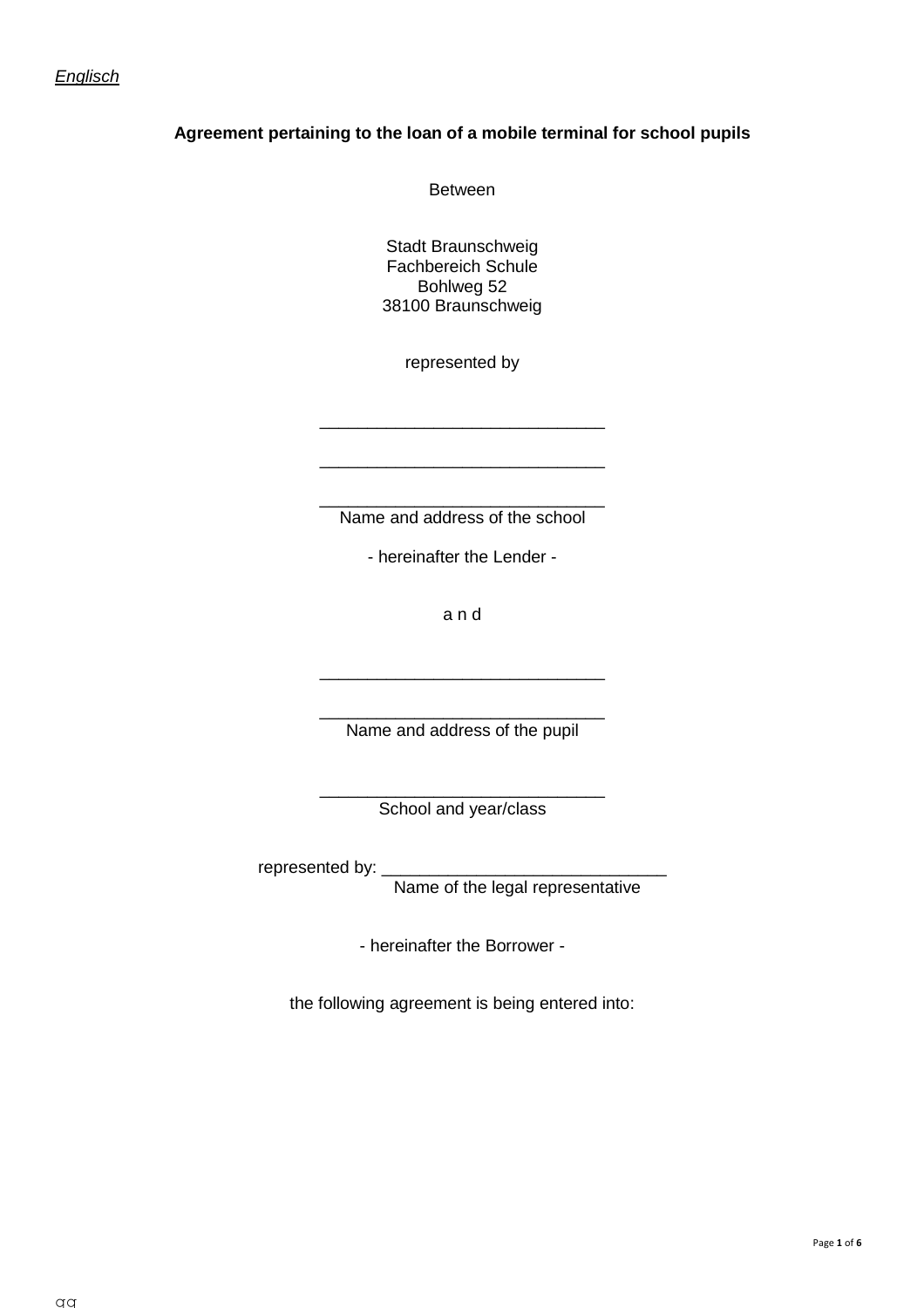#### **§ 1 Object of the agreement**

(1) The Lender places the mobile terminal, which is described in greater detail hereafter, and any accessories supplied with it (hereinafter: the Loaned Item) at the disposal of the Borrower in the subsequently school year:

| Mobile terminal:                            |  |
|---------------------------------------------|--|
| Type:                                       |  |
| Serial number:                              |  |
| Loan number assigned by the lender, if any: |  |
| Accessories:                                |  |
| Comments:                                   |  |

(2) The total value of the Loaned Item mentioned in Paragraph 1 is \_\_\_\_\_\_\_\_\_\_\_\_\_\_ Euros.

(3) The Borrower is not permitted to make any irreversible technical modifications to the Loaned Item.

(4) The Loaned Item is in the condition shown in the "Appendix: pre-existing damage".

# **§ 2 Term of the loan**

(1) The term of the loan begins when the Lender hands over the Loaned Item on \_\_\_\_\_\_\_\_\_\_\_ and ends:

 $[$   $]$  On  $]$ 

[ ] On the last school day of the school year for which the Lending Agreement was entered into pursuant to § 1 Paragraph 1.

(2) Should the Borrower leave the abovementioned school before the end of the term of the loan set forth in Paragraph 1, the term of the loan shall come to an end when the Borrower's last day at this school does so.

(3) Once the term of the loan has ended the Borrower is to return the Loaned Item without delay, in proper condition.

### **§ 3 Intended purpose of the Loaned Item**

(1) The Loaned Item is placed at the disposal of the Borrower for the purposes of lesson preparation, for use during lessons and in other study environments.

(2) Using the Loaned Item for private purposes is not permitted.

(3) The parent(s) or guardian(s) are responsible for ensuring that the Loaned Item is used for the purpose for which it is intended.

#### **§ 4** *[Centralised]* **device management**

(1) The Borrower may only install apps and any other software with the permission of the Lender.

(2) The Lender reserves the right to install centrally handled updates to the mobile terminal's software at any time, for example in order to close up security loopholes.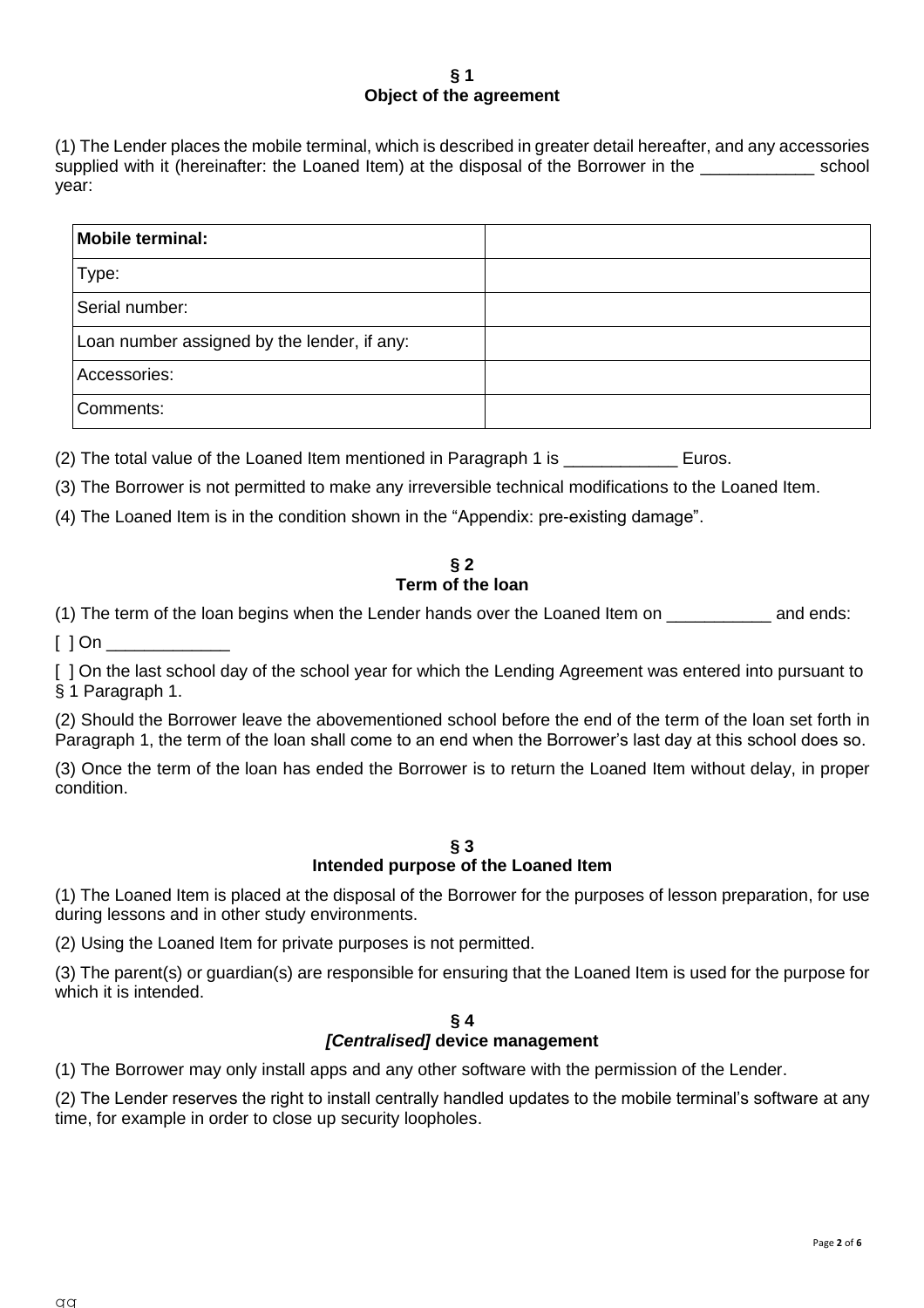*[(3) The mobile terminal will be administered in a centralised way using mobile device management software. Using this software, the Lender will monitor the mobile devices and manage operations carried out on them. Via mobile device management software, the Lender reserves the right to administer mobile terminals in the following ways:*

- *Resetting the unlock code*
- *Device locking (activating the unlock code)*
- *Erasing company data*
- *Resetting the device to factory settings*
- *Sending messages to the device*
- *Setting up profiles in order to ascertain whether updates or data security intervention are needed, or whether there has been an infringement on the part of the Borrower, for example involving the unauthorised lifting of existing user restrictions*
- *Transferring data from various predetermined Apps to the devices, where the Borrower has granted prior consent for the transfer of data.]*

*[(4) Mobile device management serves, among others, to guarantee data security and confidentiality, for example in the event of the device getting lost. The Lender may not under any circumstances be held liable for erased data.]*

*[(5) The Lender is required to manage the Borrower's personal data in order to set up the mobile terminal and activate mobile device management of it. The consent of the Borrower to the processing of their personal data pursuant to Article 7 of the GDPR (the General Data Protection Regulation in force in the European Union), or in cases where the Borrower is under 16 years of age the consent of the parents or guardians, is granted in an express declaration which is appended to this Agreement. The declaration of consent is, in particular, in line with the transparency and disclosure obligations pursuant to Articles 13 and 14 of the GDPR.]*

#### **§ 5**

### **Obligations of the Borrower as regards conduct**

(1) The Borrower shall refrain from any use of the Loaned Item which is clearly liable to harm the interests or public image of the Lender or the school, to compromise the security of the IT systems or to contravene laws in force – including those that apply within the school. In particular, the Borrower must not use the Loaned Item to access, save or distribute content that contravenes privacy law, data protection law, copyright law or criminal law. Regardless of legal permissibility, when using the Loaned Item the Borrower is forbidden from wilfully or knowingly accessing, saving or distributing content that is anti-constitutional, racist, pornographic or that glorifies violence.

(2) The Borrower must not modify or circumvent the security measures put in place by the system administrators.

(3) Connecting the loaned mobile terminal directly to other devices for data transfer purposes is only permitted where the data sources and connection are trustworthy and secure. [The Borrower is obliged to turn off switches for short-range wireless data transfer between terminals, like Bluetooth or Wi-Fi, without delay whenever they are not in use.]

(4) Where there is reason to suspect that a mobile terminal or computer program has fallen victim to malware, the Borrower is to notify the Lender without delay. Where a malware attack is suspected, the mobile terminal is to not be used again until the Lender releases it for further use.

(5) The Borrower must be in a position to give out information on the whereabouts of the Loaned Item at any time, and to show the Loaned Item to the Lender at any time. The Borrower shall ensure that they handle the Loaned Item with care.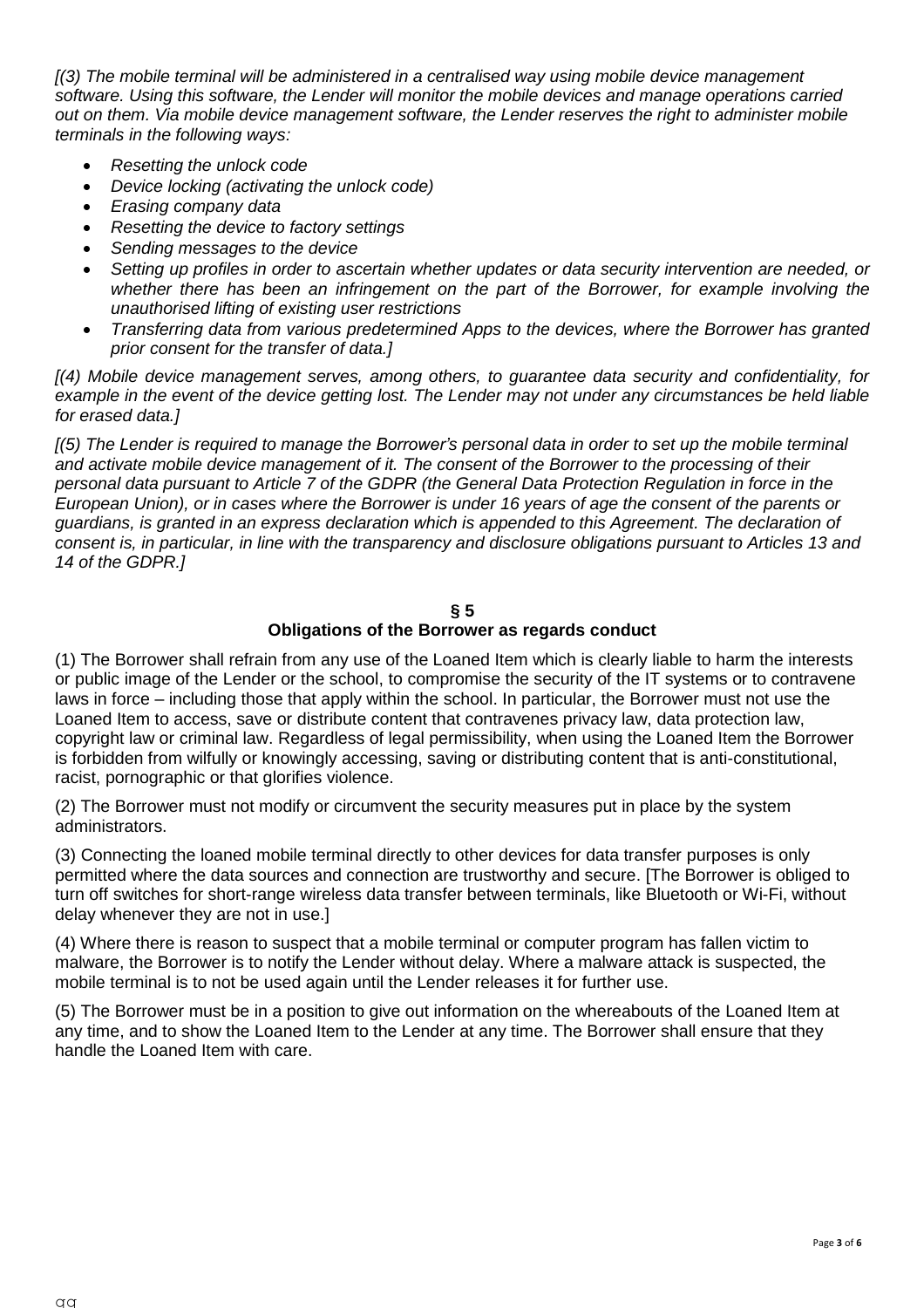#### **§ 6 Data storage**

(1) Storing data on the mobile terminal should be avoided as much as possible, so that it does not get lost if the device undergoes repairs or gets lost. The Lender accepts no responsibility for loss of data, including that due to defects or caused by inappropriate handling.

(2) Online storage may be considered as a solution, where applicable on school servers, for example using the Lower Saxony Education Cloud [*Niedersächsischer Bildungscloud (NBC)*]. The school will issue a recommendation to this effect.

#### **§ 7 Responsibility of the Borrower**

The Borrower is responsible for the safe and lawful use of the Loaned Item placed at their disposal, to the extent of their influence over it. Particularly when using apps on the mobile terminal, the Borrower is responsible for ensuring lawful use, especially with regard to data protection legislation.

### **§ 8 Safekeeping of mobile terminals**

(1) The Loaned Item is to be kept in a safe place, to prevent unauthorized use by third parties.

(2) Where in an exceptional case there is a need to leave the Loaned Item unattended in a place that other people can access, or in a locked vehicle, it must not be placed where it can be easily seen.

[(3) The mobile terminal is to be kept in the protective case that it is supplied in, from which it must not be removed. The protective case buffers minor knocks and impacts.]

## **§ 9 Security of the device in case of use in a public place**

Should the Loaned Item be used for more than a short time in a public place, where possible it shall be secured by means of a lock. This can be done, for example, using a Kensington lock.

# **§ 10 Securing of mobile terminals**

(1) Where this has not already been done in a centralised way by the administrators, the Borrower shall protect the mobile terminal with a five-figure unlock code and configure it in such a way that it locks automatically after 15 minutes (at the most) of user input inactivity, and can only be unlocked by entering the unlock code.

(2) When setting an unlock code, users are to take care not to use sequences of digits that are easy to guess (ex: "1234").

(3) If the unlock code is ever noted down in writing, it is to be sealed and kept apart from the mobile terminal.

#### **§ 11 Special security measures**

(1) The Lender reserves the right to analyse the data saved on the loaned mobile terminal by automated technological means (ex. virus scanner), in order to maintain data security and protect the IT systems.

(2) The Lender may use a filter for the purposes of screening out particular online content that is illegal, anti-constitutional, racist, pornographic or that glorifies violence. Using this content filter, the content of websites loaded through the browser containing particular words, phrases, images or links that indicate such content will be automatically filtered out and, where applicable, access to the content via the mobile terminal will be blocked.

(3) Any assessment of the data collected through analysis or monitoring of the mobile terminal for the purposes of checking attendance, performance or behaviour is not permitted under any circumstances.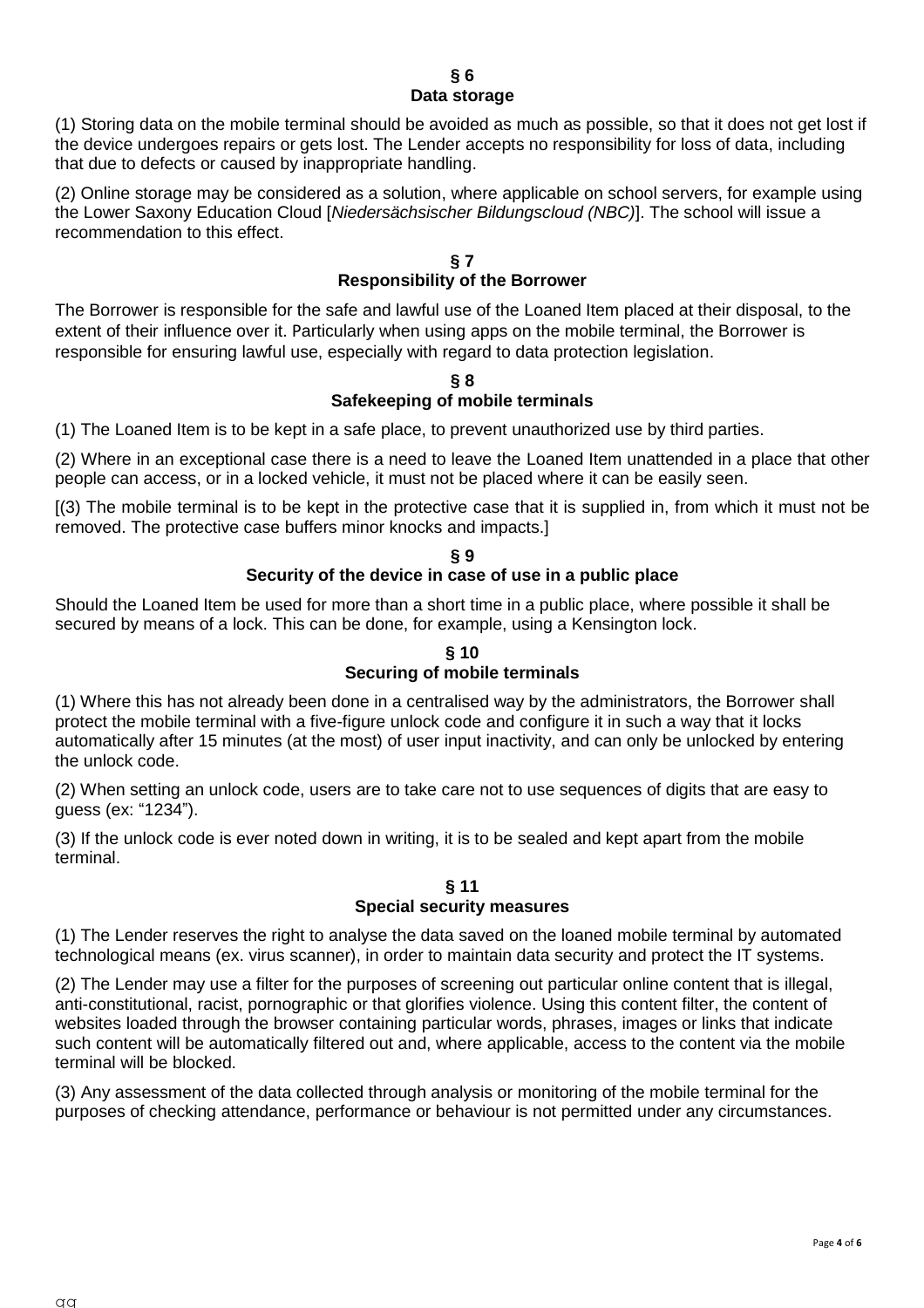#### **§ 12 Liability of the Borrower**

The Loaned Item is to be returned in the condition set out in the Agreement. The Borrower is liable for any damage, pursuant to legal provisions. The Borrower is not entitled to a replacement device, nor to repair work.

### **§ 13 Passing on of the Loaned Item**

(1) The Loaned Item must not – even for a short time – be passed on to third parties.

(2) By way of exception, it is permitted to pass on the Loaned Item if it is not allowed to be brought into a building or room, whereby storage supervised by a third party is arranged. Before being handed over, the Loaned Item must always be switched off.

(3) It is permitted to pass on the Loaned Item briefly to other pupils or teaching staff, where there is a need to do so for study purposes.

**§ 14 What to do in case of loss or theft**

(1) Should the mobile terminal or memory card placed at the Borrower's disposal by the Lender get lost, the Borrower is to notify the school and Lender without delay. The same applies if and when the device is found.

(2) Should the Loaned Item get stolen, the Borrower must report the offence to the police without delay, and show the crime report or a copy thereof to the Lender without delay.

(3) If the loaned device cannot be retrieved, the Borrower is to pay the cost of the damages arising therefrom, pursuant to legal provisions.

#### *[§ 15] Insurance*

*(1) To secure cover against loss, theft or necessary repair work in respect of the mobile terminal, for example in case of damage to the screen, the Borrower may take out insurance on an autonomous basis. The Borrower shall bear the insurance costs.*

*(2) It is advisable to approach your third-party liability or house contents insurance company in advance. It may be that suitable cover is already included in your existing insurance policy, or that it can be added on.*

#### **§ 16 Miscellaneous**

(1) Should individual clauses of this Agreement be invalid, this does not affect the validity of the remaining clauses. The partners bound by the agreement are obliged to interpret the remaining clauses in good faith, in such a way that in spite of the clauses that are null and void, the aim is achieved to the greatest extent possible. Should interpretation prove impossible, or impossible to agree on, the parties to the agreement are to do their utmost to reach additional agreements.

(2) Tacit, verbal or written side agreements have not been entered into. Amendments, additions or side agreements are only valid if they have been agreed in writing between the parties to the agreement. This also applies to any modification of this requirement for agreement in writing.

*[place]*, \_\_\_\_\_\_\_\_\_\_\_ *[date]*

\_\_\_\_\_\_\_\_\_\_\_\_\_\_\_\_\_\_\_\_\_\_\_ \_\_\_\_\_\_\_\_\_\_\_\_\_\_\_\_\_\_\_\_ \_\_\_\_\_\_\_\_\_\_\_\_\_\_\_\_\_\_\_\_\_\_\_\_\_

Borrower (school pupil) **Parent or guardian** For the Lender: Head of School

(with stamp)